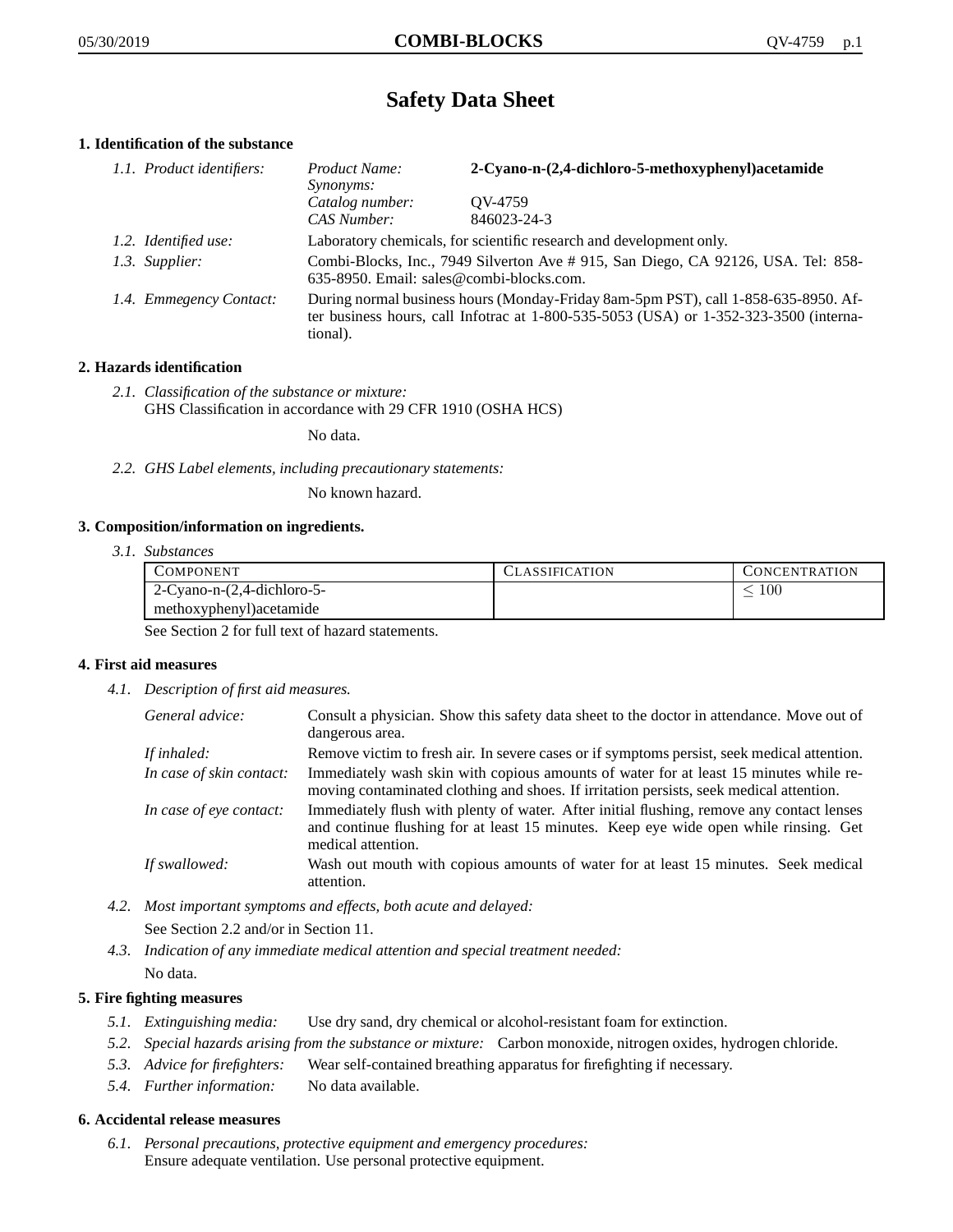- *6.2. Environmental precautions:* Should not be released into the environment. See Section 12 for additional ecological information.
- *6.3. Methods and materials for containment and cleaning up:* Sweep up or vacuum up spillage and collect in suitable container for disposal.
- *6.4. Reference to other sections:* Refer to protective measures listed in Sections 8 and 13.

## **7. Handling and storage**

- *7.1. Precautions for safe handling:* Avoid contact with skin and eyes. Avoid inhalation of vapour or mist. Keep away from sources of ignition - No smoking. Take measures to prevent the build up of electrostatic charge. For precautions see section 2.2.
- *7.2. Conditions for safe storage, including any incompatibilities:* Keep container tightly closed in a dry and well-ventilated place. Containers which are opened must be carefully resealed and kept upright to prevent leakage.
- *7.3. Specific end use(s):* Laboratory chemicals, for scientific research and development only.

## **8. Exposure Controls / Personal protection**

- *8.1. Control parameters:*
- *Components with workplace control parameters:* Contains no substances with occupational exposure limit values. *8.2. Exposure controls:*

*Appropriate engineering controls:* Ensure that eyewash stations and safety showers are close to the workstation location. Ensure adequate ventilation, especially in confined areas.

*Personal protective equipment:*

| Eye/face protection:    | Wear appropriate protective eyeglasses or chemical safety goggles as described by OSHA's<br>eye and face protection regulations in 29 CFR 1910.133 or European Standard EN166.                                                                                                                                         |
|-------------------------|------------------------------------------------------------------------------------------------------------------------------------------------------------------------------------------------------------------------------------------------------------------------------------------------------------------------|
| Skin protection:        | Handle with gloves. Gloves must be inspected prior to use. Use proper glove removal<br>technique (without touching glove's outer surface) to avoid skin contact with this product.<br>Dispose of contaminated gloves after use in accordance with applicable laws and good<br>laboratory practices. Wash and dry hands |
| <b>Body Protection:</b> | Complete suit protecting against chemicals, Flame retardant antistatic protective clothing.,<br>The type of protective equipment must be selected according to the concentration and<br>amount of the dangerous substance at the specific workplace.                                                                   |
| Respiratory protection: |                                                                                                                                                                                                                                                                                                                        |

Control of environmental exposure: Prevent further leakage or spillage if safe to do so. Do not let product enter drains.

#### **9. Physical and chemical properties**

*9.1. Information on basic physical and chemical properties*

| (a)               | Appearance:                                   | No data  |
|-------------------|-----------------------------------------------|----------|
| (b)               | Odour:                                        | No data  |
| (c)               | Odour Threshold:                              | No data  |
| (d)               | pH:                                           | No data  |
| (e)               | Melting point/freezing point:                 | No date. |
| (f)               | Initial boiling point and boiling range:      | No data  |
| (g)               | Flash point:                                  | No data  |
| (h)               | Evaporatoin rate:                             | No data  |
| (i)               | Flammability (solid, gas):                    | No data  |
| (j)               | Upper/lower flammability or explosive limits: | No data  |
| $\left( k\right)$ | Vapour pressure:                              | No data  |
| (1)               | Vapour density:                               | No data  |
| (m)               | Relative density:                             | No data  |
| (n)               | Water solubility:                             | No data  |
| $\circ$           | Partition coefficient: n-octanol/water:       | No data  |
| (p)               | Auto-ignition:                                | No data  |
| (q)               | Decomposition temperature:                    | No data  |
| (r)               | Viscosity:                                    | No data  |
| (s)               | Explosive properties:                         | No data  |
| (t)               | Oxidizing properties:                         | No data  |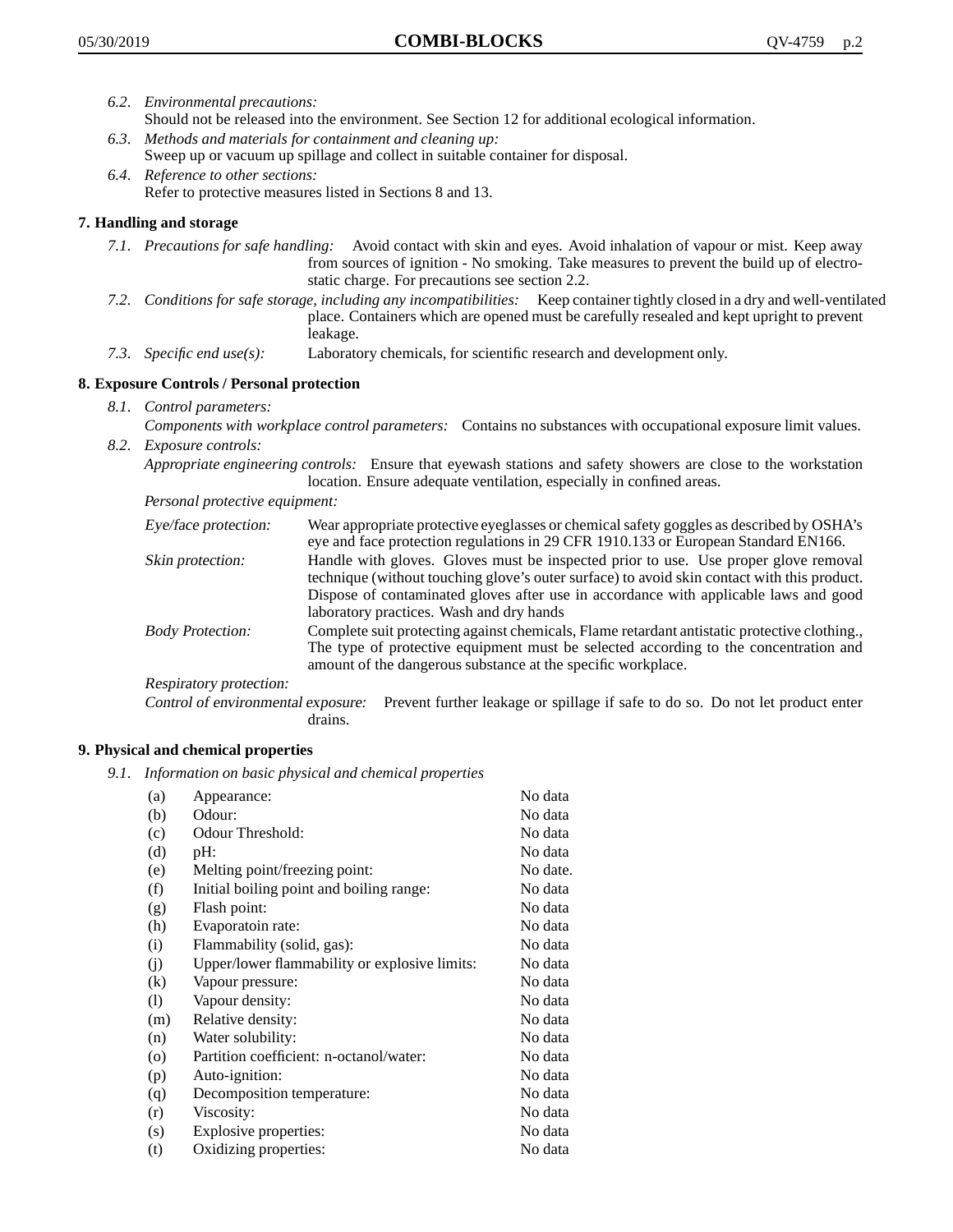*9.2. Other safety information:*

| Formula          | $C_{10}H_8Cl_2N_2O_2$ |
|------------------|-----------------------|
| Molecular weight | 259.1                 |
| CAS Number       | 846023-24-3           |

## **10. Stability and reactivity**

- *10.1. Reactivity* No data
- *10.2. Chemical stability* Stable under recommended storage conditions.
- *10.3. Possibility of hazardous reactions* No data
- *10.4. Conditions to avoid*
- *10.5. Incompatible material* No data.
- *10.6. Hazardous decomposition products:*

Hazardous decomposition products formed under fire conditions: Carbon monoxide, nitrogen oxides, hydrogen chlo-

|                               | ride.          |
|-------------------------------|----------------|
| Other decomposition products: | No data        |
| In the event of fire:         | See Section 5. |

#### **11. Toxicological information**

*11.1 Information on toxicological effects*

| Acute toxicity:                                                                  | ,,                                                                                                                                              |  |
|----------------------------------------------------------------------------------|-------------------------------------------------------------------------------------------------------------------------------------------------|--|
| Skin irritation/corrosion:                                                       | No data available.                                                                                                                              |  |
| Eye damage/irritation:                                                           | No data available.                                                                                                                              |  |
| Respiratory or skin sensitization:                                               | No data available.                                                                                                                              |  |
| Germ cell mutagenicity:                                                          | No data available.                                                                                                                              |  |
| Carcinogenicity:                                                                 | No data available.                                                                                                                              |  |
| Reproductive toxicity:                                                           | No data available.                                                                                                                              |  |
| Specific target organ system toxicity - single exposure:<br>No data available.   |                                                                                                                                                 |  |
| Specific target organ system toxicity - repeated exposure:<br>No data available. |                                                                                                                                                 |  |
| Aspiration hazard:                                                               | No data available.                                                                                                                              |  |
| Additional information:                                                          | To the best of our knowledge, the chemical, physical and toxicological proper-<br>ties of this substance have not been thoroughly investigated. |  |

#### **12. Ecological information**

| 12.1. Toxicity                                              | No data available. |
|-------------------------------------------------------------|--------------------|
| 12.2. Persistence and degradability                         | No data available. |
| 12.3. Bioaccumulative potential                             | No data available  |
| 12.4. Mobility in soil                                      | No data available  |
| 12.5. Results of PBT and vPvB assessment No data available. |                    |
| 12.6. Other adverse effects                                 | No data available. |

#### **13. Disposal Considerations**

*13.1. Waste treatment methods*

Product Arrange disposal as special waste, by licensed disposal company, in consultation with local waste disposal authority, in accordance with national and regional regulations. Contaminated packaging Dispose of as unused product.

#### **14. Transportation information**

*DOT (US), IMDG and IATA:*

No known hazard for air and ground transportation.

#### **15. Regulatory information**

No chemicals in this material are subject to the reporting requirements of SARA Title III, Section 302, or have known CAS numbers that exceed the threshold reporting levels established by SARA Title III, Section 313.